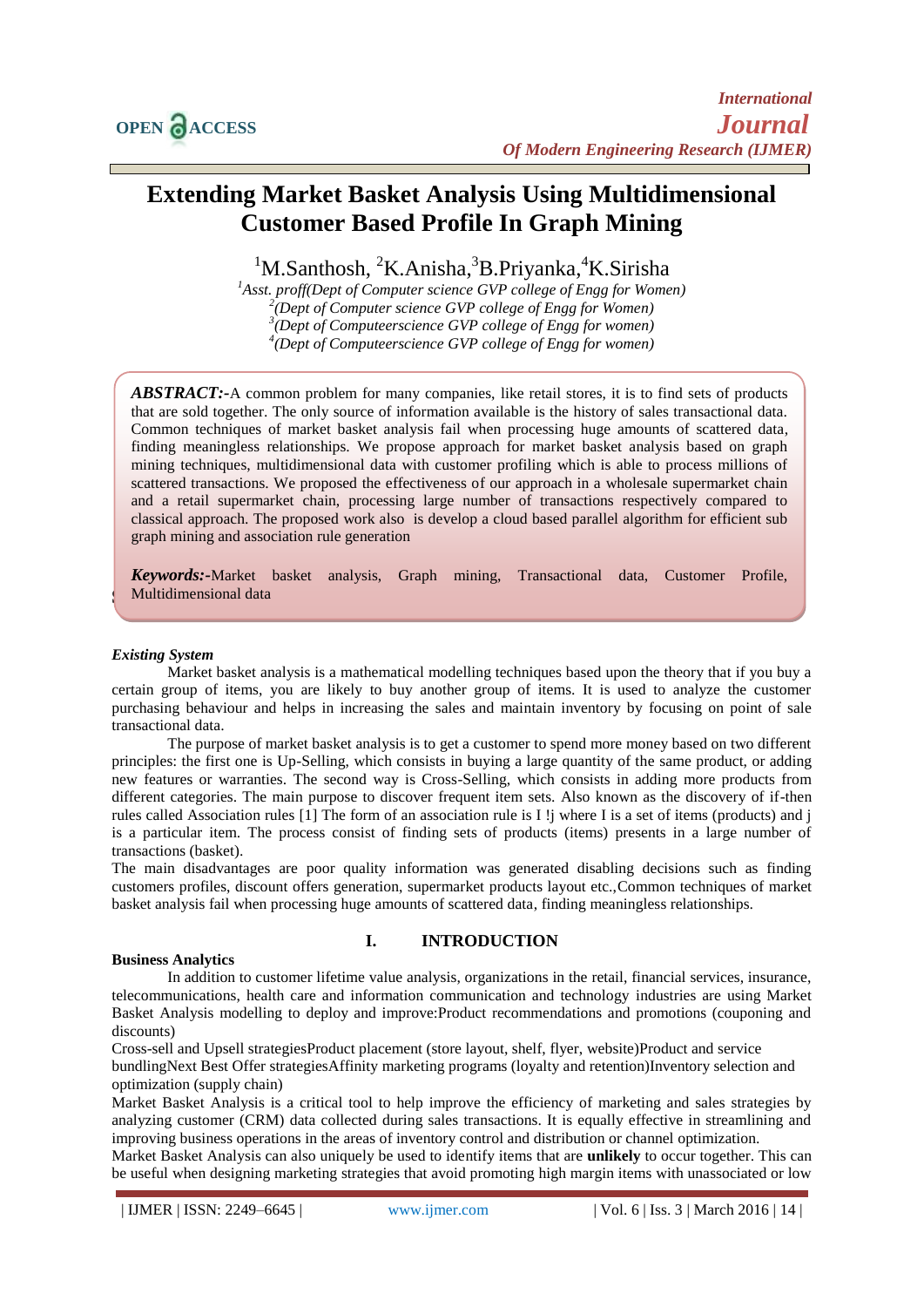selling products thus leading to poor sales of the high margin items. Likewise, it is useful when detecting anomalies and unexpected purchase patterns that point to potential sales opportunities and new marketing campaigns. Anomaly detection also helps to identify fraudulent behaviours.

## **II. MARKET BASKET ANALYSIS**

Today, leading companies are looking to improve business performance via faster, better decision making by applying advanced predictive modelling to their vast and growing volumes of data. Business analytics, whether for marketing, CRM, loyalty or operations, provides organizations with valuable insights from their data - allowing them to uncover and action new opportunities to increase revenue and profitability.

Market Basket Analysis is a data modelling technique used to find associations between items or events by determining the likelihood for them to occur together. Taking its name from the concept of identifying products that customers are putting into their shopping cart, Market Basket Analysis is also commonly referred to as Product Affinity Analysis or Association Rule Learning.

A typical use case of Market Basket Analysis is to leverage large amounts of customer transaction data to determine products that are most commonly purchased together. Understanding these purchasing patterns empowers marketing and sales organization to make more informed decisions about how and where to deploy their efforts and resources.

An obvious application of Market Basket Analysis is in the retail sector where retailers have large amounts of transactional data and often thousands of products. One of the recognizable examples is the **Amazon.com** recommendation system: "Customers who bought this item also bought items A, B and C". Market Basket Analysis is applicable in many other industries and use cases, many of which this paper will illustrate and explore.

# **III. GRAPH MINING**

A network is defined as a set of elements interconnected between each other. A common way to represent a network is using a graph. A graph is a manner to specify relationships between sets of items. Formally, a graph consists of a set of objects, called nodes with some pairs of them connected by links called edges.

A product network is defined as a network where nodes representproducts and edges represent relationships between a pair of them. We have to define what kind of relationship is represented by an edge. In this case, an edge between two products represents that both products are present in the same ticket from the same buyer opportunity.

A classical approach to getting information from data in retailand department stores is through market basket analysis (MBA),frequent item set discovery and clustering techniques such as

K-means[2]and FP-growth Algorithm. Themain idea behind this is to discover purchasing patterns fromtransactional data. However, when we used these techniques toprocess real supermarket chain data, the results obtained were ofmain idea behind this is to discover purchasing patterns fromtransactional data. However, when we used these techniques toprocess real uppermarket chain data, the results obtained were of very poor quality. For example, with K-means techniques onlyone cluster grouped 93% of transactions and the 7% remaining isnot meaningful. Therefore, poor quality information was generated disabling decisions such as finding customers profiles, discountoffers generation, supermarket products layout, etc. Thus, wedeveloped a novel approach to perform MBA based on graph miningtechniques; specifically using overlap communities,[3][4] that allowsto generate highly related products to each other within theimmunity. We benchmarked our method using severaltraditional approaches applied over millions of transactional data.The results of our evaluation show that our approach out–performsthe traditional methods.

Finally the given task is divided into sub tasks as well as the given transactional graph is also partitioned and assigned to each task. The sub tasks are executed in parallel at cloud nodes and evaluated local support at each node. Then all the local results are joined or merged at a joiner or server in cloud process to generate global support. Based on the global support final association rules will be generated at server. The process executed in single system is replicated in more than one system and final result will be merged.

# **IV. PROPOSED SYSTEM**

## **Multidimensional Data Storage in Analytic Workspaces**

In the logical multidimensional model, a cube represents all measures with the same shape, that is, the exact same dimensions. In a cube shape, each edge represents a dimension. The dimension members are aligned on the edges and divide the cube shape into cells in which data values are stored.In an analytic workspace, the cube shape also represents the physical storage of multidimensional measures,[5][6] in contrast with twodimensional relational tables. An advantage of the cube shape is that it can be rotated: there is no one right way to manipulate or view the data. This is an important part of multidimensional data storage[7], calculation, and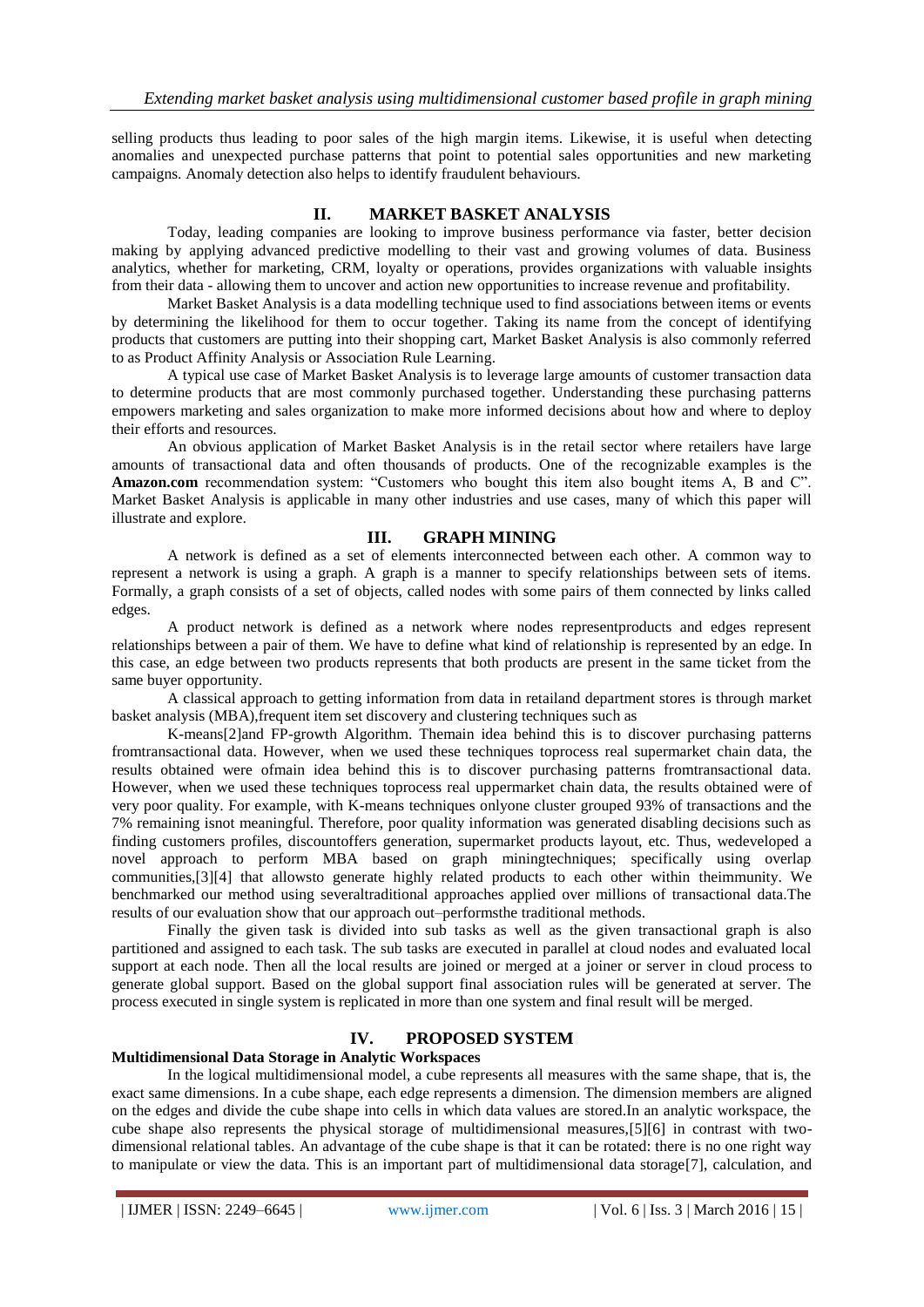display, because different analysts need to view the data in different ways. For example, if you are the Sales Manager for the Pacific Rim, then you need to look at the data differently from a product manager or a financial analyst.Assume that a company collects data on sales. The company maintains records that quantify how many of each product was sold in a particular sales region during a specific time period. You can visualize the sales measure as the cube shown in [Figure 2-3.](https://web.stanford.edu/dept/itss/docs/oracle/10g/olap.101/b10333/multimodel.htm#CHDCCGHA)



#### Figure 2-3 Comparison of Product Sales By City

[Figure 2-3](https://web.stanford.edu/dept/itss/docs/oracle/10g/olap.101/b10333/multimodel.htm#CHDCCGHA) compares the sales of various products in different cities for January 2001 (shown) and February 2001 (not shown). This view of the data might be used to identify products that are performing poorly in certain markets. [Figure 2-4](https://web.stanford.edu/dept/itss/docs/oracle/10g/olap.101/b10333/multimodel.htm#CHDBBJCF) shows sales of various products during a four-month period in Rome (shown) and Tokyo (not shown). This view of the data is the basis for trend analysis.A cube shape is three dimensional. Of course, measures can have many more than three dimensions, but three dimensions are the maximum number that can be represented pictorially. Additional dimensions are pictured with additional cube shapes.





## **Understanding Customer Purchase Behaviour**

Market Basket Analysis results in a better understanding of your customers and their purchasing behavior by allowing you to explore associations and predict the likelihood of a customer's future purchase behavior based on associations. It is one of many advanced business analytics tools that can help organizations optimize marketing and sales operations for improved performance.Marketing and sales organizations across all industries are looking to analyze, understand and predict customer purchase patterns towards achieving strategic goals to reduce churn rates and maximize customer lifetime value (CLV). Selling additional products and services to existing customers over their lifetime is key to optimizing revenues and profitability. Market Basket Analysis association rules identify the products and services that customers typically purchase together,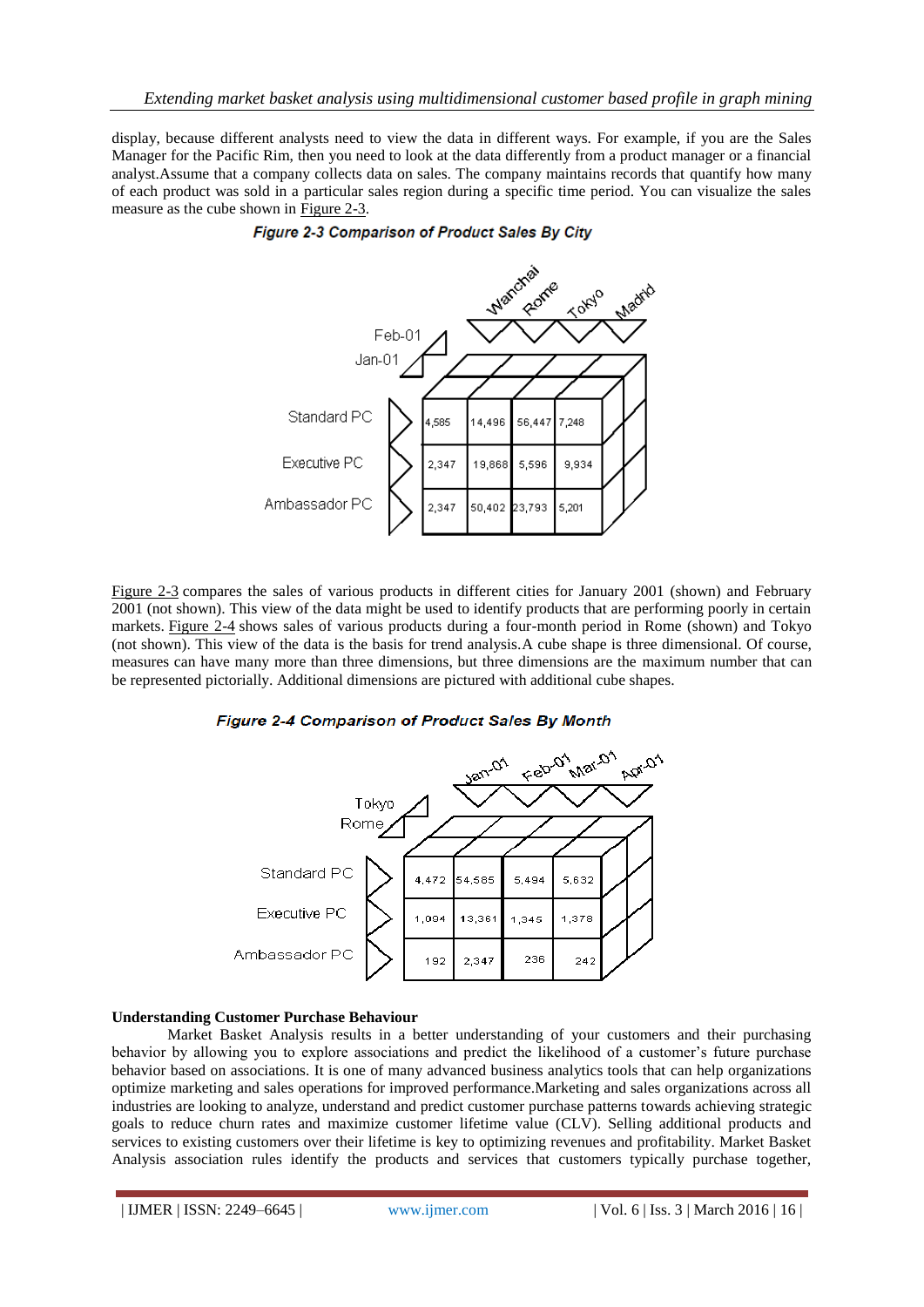empowering organizations to offer and promote the right products to the right customers.Moreover, with predictive analytics organizations are able to promote their most profitable products and services to the most likely buyers. They can also encourage additional purchases by introducing new targeted products, products with high margin, or high performing products that may not have otherwise been an obvious next purchase.

## **Market Basket Analysis case study**

Retail Cross-sell and Upsell

Product recommendations and promotions Bussiness challenge A big box superstore wants to encourage customers to branch out and buy products in departments they do not regularly shop in. The retailer has a customer loyalty card program and is able to leverage this to track and monitor purchases by customer. Analysis of customer purchases indicates many customers only shop in one or two departments. The retailer wants to increase sales by encouraging customers to purchase items outside of their normal habits by identifying the department(s) most likely to be shopped in outside of the ones they frequent by providing customers with a promotion incentive to purchase products in new department(s).

#### **Solution**

Design a promotional campaign across departments that encourage customers to shop in new departments and increases market share by capturing purchases from competitive retailers.

The solution comprises the development of a cross-sell model and deployment of a promotional strategy:

1. Market Basket Analysis is used to develop a cross-sell model that recommends new departments that are most likely to be of interest to customers.

2. Strategy Trees in StrategyBUILDER is used to develop and deploy a promotional campaign to encourage sales in the department(s) that customers are most likely to shop in outside of their normal habits. The workflow to develop and deploy the solution comprises the following:

1. Use Market Basket Analysis to find out what departments customers typically shop in together.

2. Deploy the association rules discovered by Market Basket Analysis to produce a list of recommended departments personalized by customer.

3. Create a promotional campaign that leverages Market Basket Analysis recommendations using the StrategyBUILDER module.

The data prepared for analysis contains the customer ID and a record for each department where the customer shops. In the example below, the customer with ID 308459 purchased items in two departments: Accessories and Home.

| Customer ID | Department    |
|-------------|---------------|
| 308459      | Accessories   |
| 308459      | Home          |
| 308468      | Home          |
| 308522      | <b>Sports</b> |
| 308580      | Accessories   |
| 308580      | Home          |
| 308580      | Luggage       |

When building the Market Basket Analysis model, it is important to make sure that the number of resulting association rules is manageable and there are no rules based on too few transactions (there are enough customers exhibiting each particular shopping pattern). This is achieved by adjusting model parameters, such as **support**, which filters out cases that are too rare.

The Market Basket Analysis model in this case may discover association rules such as **{***Women, Accessories, Home***} {***Kids***},** which means that customers who shop in the Women, Accessories, and Home departments also purchase items in the Kids department with a certain likelihood.

The business analyst can automatically select rules by using any of the available filters at the top of the Rules tab and can also compliment automatic selections by manually selecting or unselecting rules. Once the desired rules have been selected for deployment, apply them to new data using the Tools | Score command to produce recommendations.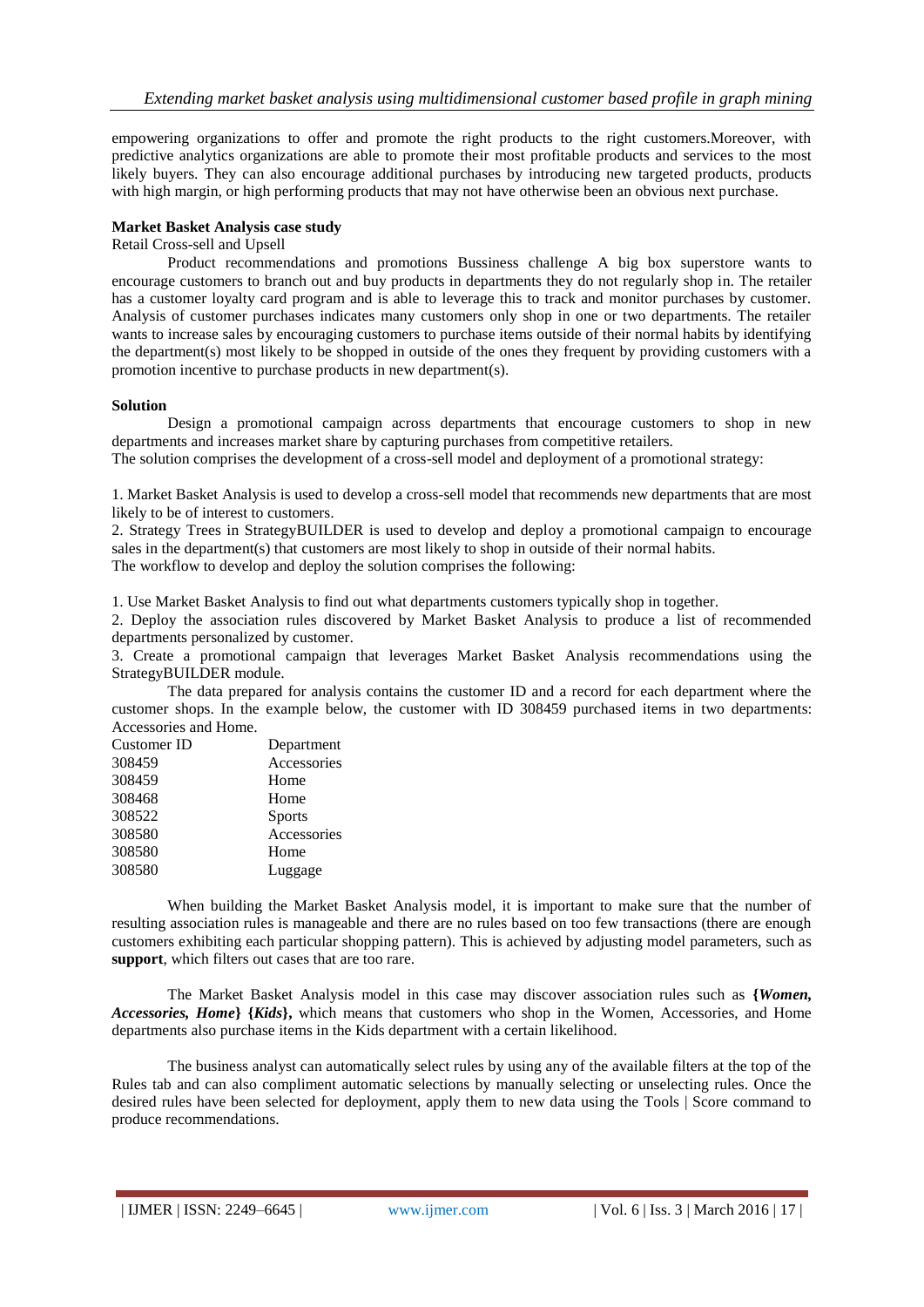#### **Outcomes:**

The exhibited Market Basket Analysis will recommend departments likely to be shopped in by the given customer. Customers may have zero, one or multiple recommendations. The default scoring option "Recommend New Items Only" will restrict results to the traditional cross-sell option and provide recommendations for departments not previously shopped in. This option can be unselected if the user wishes to extend recommendations.

The other scoring default will exclude records for customers with no recommendations; a simple click on the check box will change the default and provide records for all customers. There are various reasons a customer may not receive a recommendation. In this example, a customer who has only purchased luggage is unlikely to have any recommendations since we have already discovered earlier that luggage is an exceptional purchase not typically associated with other departments.

A sample of deployment results are illustrated below. Recommendations produced by the most predictive rules have the highest rank (*Rank\_Lift* =1)

|        | CustId recommendations | lift  | Rank           | confi | rank confi |       |
|--------|------------------------|-------|----------------|-------|------------|-------|
|        | 308459 health & beauty | 2.766 |                | 0.149 |            |       |
| 308459 | women                  |       |                |       | 2.219      | 0.237 |
| 308459 | baby                   | 1.791 | $\overline{4}$ | 0.324 |            |       |
| 308468 | kids                   | 1.677 |                | 0.124 |            |       |
| 308468 | accessories            | 1.673 |                | 0.360 |            |       |

## **V. CONCLUSION**

Business analytics, whether for marketing, CRM, loyalty or operations, provides organizations with valuable insights from their data - allowing them to uncover and action new opportunities to increase revenue and profitability. Market Basket Analysis allows organizations to optimize sales and marketing efforts. By discovering and applying a deeper level of insight into customer purchase patterns, organizations can make more informed, better decisions about how and where to deploy their efforts and resources. Market Basket Analysis results in a better understanding of your customers and their buying behaviour, allowing you to explore associations, predict the likelihood of a future customer response based on associations, and ultimately tailor your marketing and sales strategies and operations for improved performance. Market Basket Analysis is applicable in many industries and across use cases, many of which this paper has illustrated and defined.

#### **REFERENCES**

- [1]. Agrawal, R., &Srikant, R. (1994).Fast algorithms for mining association rules.InProceedings of 20th international conference on very large data bases, VLDB (pp. 1–32).
- [2]. Agrawal, R., Imielinski, T., & Swami, A. (1993). Database mining: A performanceperspective. IEEE Transactions on Knowledge and Data Engineering, 5(6),914–925.
- [3]. Arenas, A., Danon, L., Díaz-Guilera, A., Gleiser, P. M., &Guimerà, R. (2004).
- [4]. Community analysis in social networks. The European Physical Journal B –Condensed Matter and Complex Systems, 38(2), 373–380.
- [5]. Clauset, A., Newman, M., & Moore, C. (2004). Finding community structure in verylarge networks. Physical Review E, 70(6), 066111.
- [6]. Faloutsos, M., Faloutsos, P., &Faloutsos, C. (1999).On power-law relationships ofthe internet topology. ACM SIGCOMM Computer Communication, 29(4), 251–262.
- [7]. Fortunato, S. (2010). Community detection in graphs. Physics Reports, 486(3), 75–174.
- [8]. Gregory, S. (2010). Finding overlapping communities in networks by labelpropagation. New Journal of Physics, 12(10), 103018.
- [9]. Hartigan, J., & Wong, M. (1979). Algorithm AS 136: A K-means clustering algorithm.
- [10]. Journal of the Royal Statistical Society. Series C (Applied Statistics), 28(1), 100–108.
- [11]. Kim, H. K., Kim, J. K., & Chen, Q. Y. (2012).A product network analysis for extendingthe market basket analysis.Expert Systems with Applications, 39(8), 7403–7410.
- [12]. Kohonen, T. (1990).The self-organizing map. Proceedings of the IEEE, 78(9),1464–1480.
- [13]. Lancichinetti, A., &Fortunato, S. (2009). Benchmarks for testing community detection algorithms on directed and weighted graphs with overlappingcommunities. Physical Review E, 1–9.
- [14]. Lu, W., Janssen, J., Milios, E., Japkowicz, N., & Zhang, Y. (2006). Node similarity in the Moore, C., & Newman, M. (2000).Epidemics and percolation in small-worldnetworks. Physical Review E, 61(5), 5678.
- [15]. Nepusz, T., Petróczi, A., Négyessy, L., &Bazsó, F. (2008). Fuzzy communities and theconcept of bridgeness in complex networks. Physical Review E, 1, 1–13.
- [16]. Newman, M., & Girvan, M. (2004). Finding and evaluating community structure innetworks. Physical Review E, 69(2), 026113.Raeder, T., &Chawla, N. V. (2009). Modeling a store's product space as a socialnetwork. In 2009 International conference on advances in social network analysis and mining (pp. 164–169). IEEE.